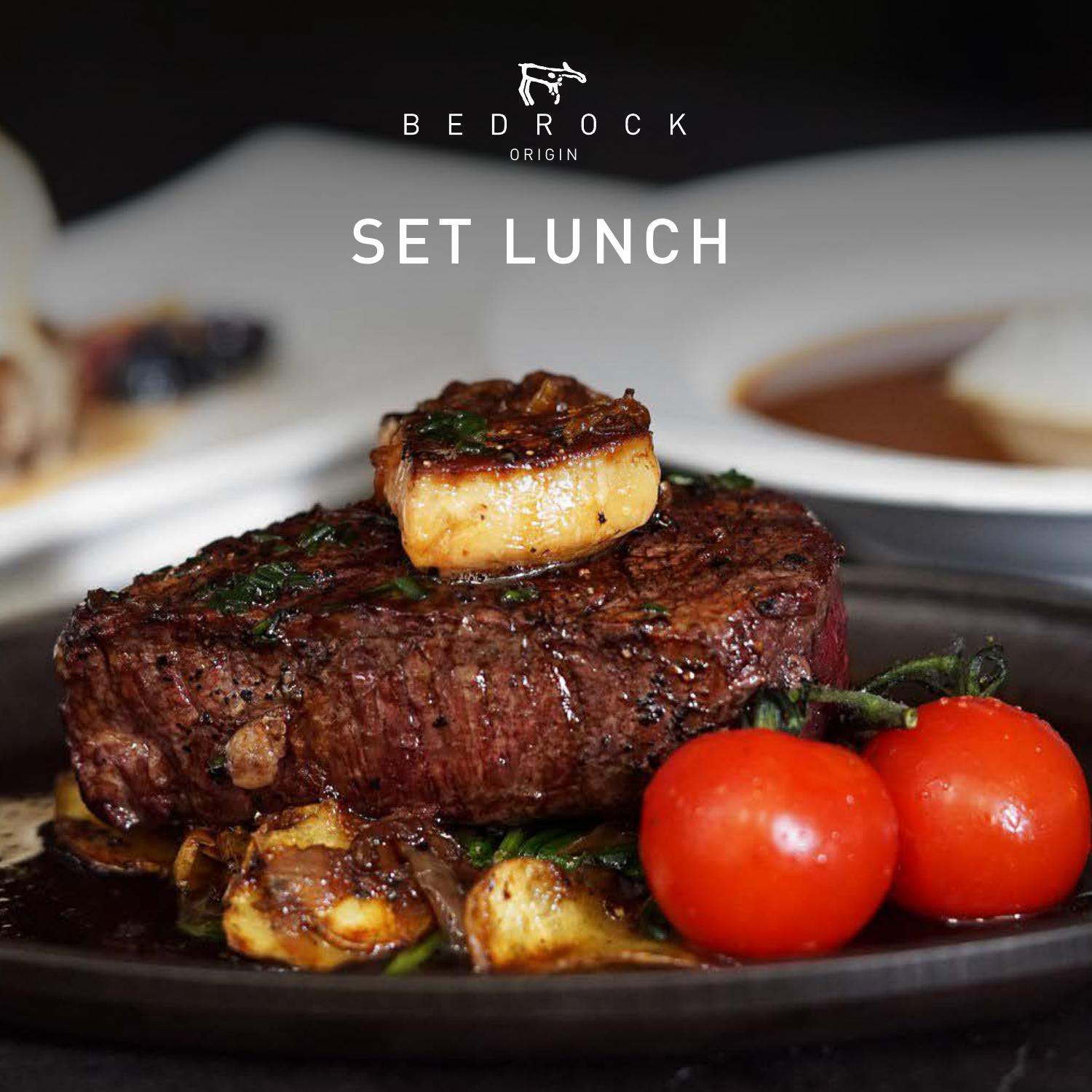Your well-being is our utmost priority.

In adherence to government regulation, please be reminded that masks must be worn at all times unless you are consuming your food and beverage. Let's all be socially responsible!

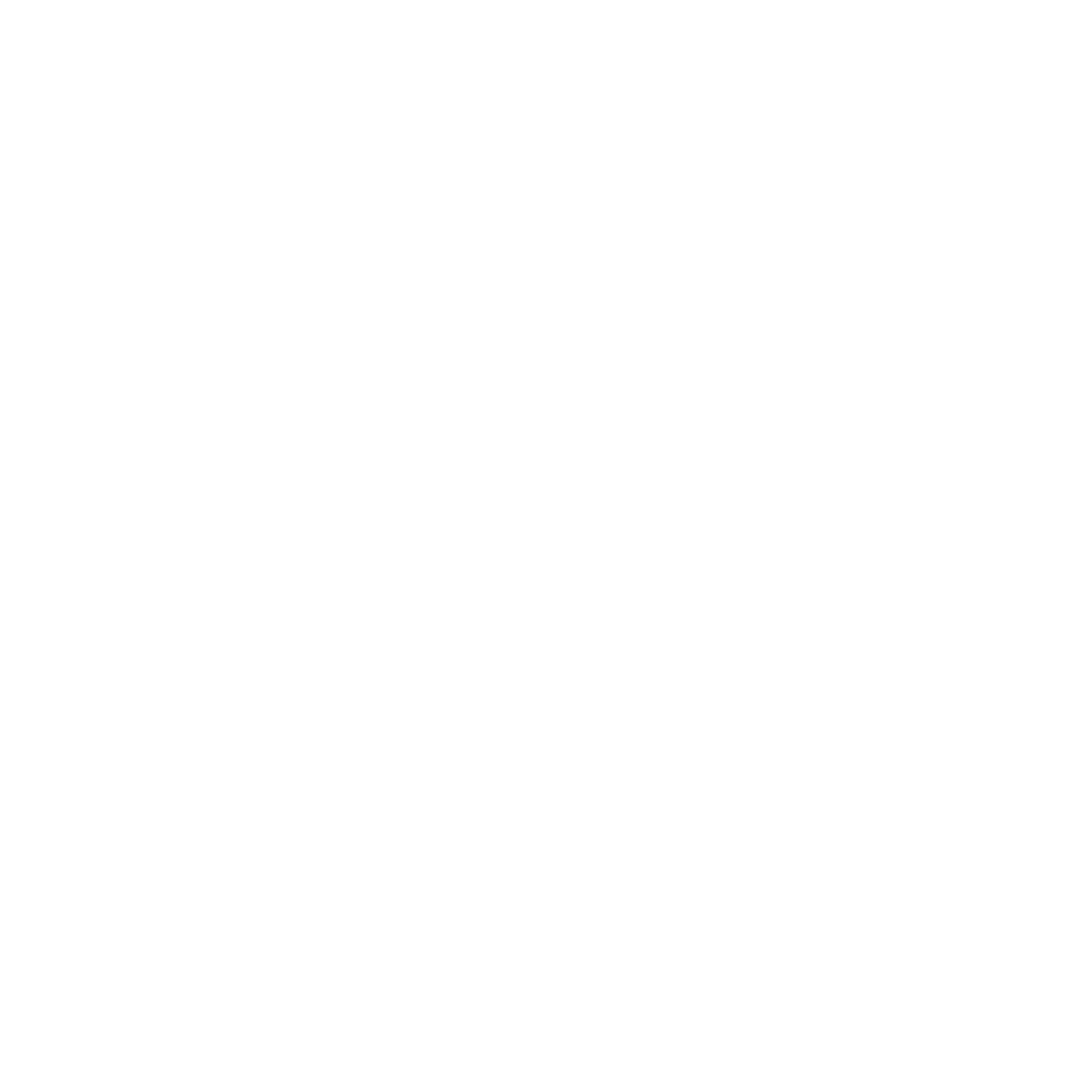# CELEBRATING GOOD TIMES

2 to 9 May 2022

### **3-COURSE SET LUNCH SPECIALS**

\$98 per set

# **BEET-CURED SALMON**

dill, fennel, apple salad

### **APPLEWOOD FIRE GRILLED BARLEY FED RIBEYE** 7 spices fries, butter

# **CHOCOLATE POT DE CRÈME**

almond, cocoa nibs, sea salt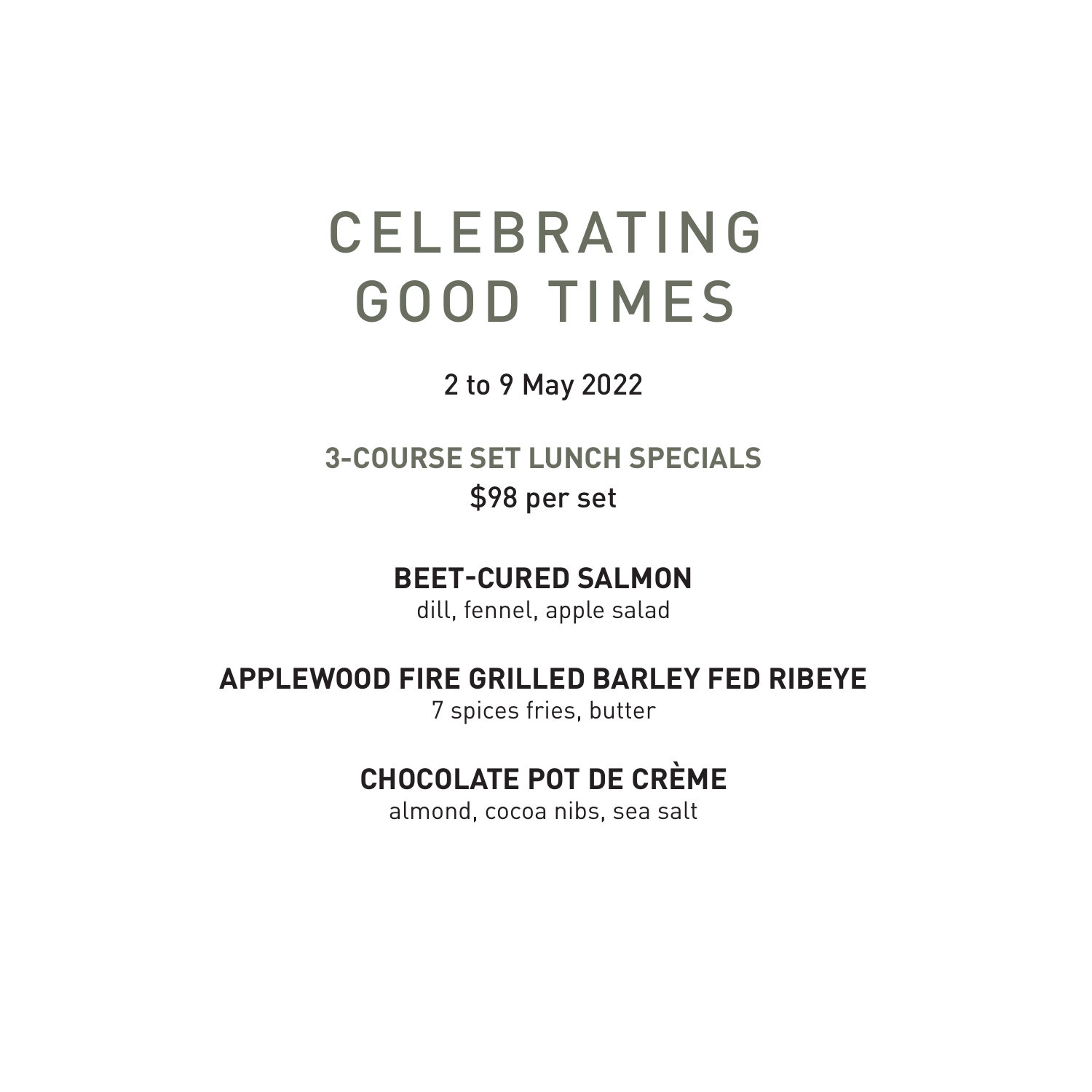# 3-COURSE SET

*Any starters and mains with a choice of dessert*

## **STARTERS**

# **TRUFFLE MUSHROOM SOUP**

chive cream

### **CHAR-GRILLED BABY GEM**

bacon, heirloom tomatoes, parmesan

**MAINS**

#### **WOODFIRE-GRILLED TENDERLOIN** 68

potatoes and onions, foie gras, shallot sauce

## **WOODFIRE-GRILLED RIBEYE STEAK** 58

fries, steak butter

#### **BAKED BARRAMUNDI FILLET** 42

mashed potatoes, bacon braised scallion

#### **GLAZED LAMB RIBS RICE BOWL** 48

soy glazed lamb ribs, grilled onion, pickled pumpkin, soft boiled egg, butter garlic rice

#### **SIGNATURE BEDROCK BLACK PEPPER STEAK RICE BOWL** 58 wagyu petit fillet, foie gras, grilled onion, pickled pumpkin,

soft boiled egg, beef drippings garlic rice, bedrock black pepper sauce

Prices are subject to 10% service charge and 7% government taxes.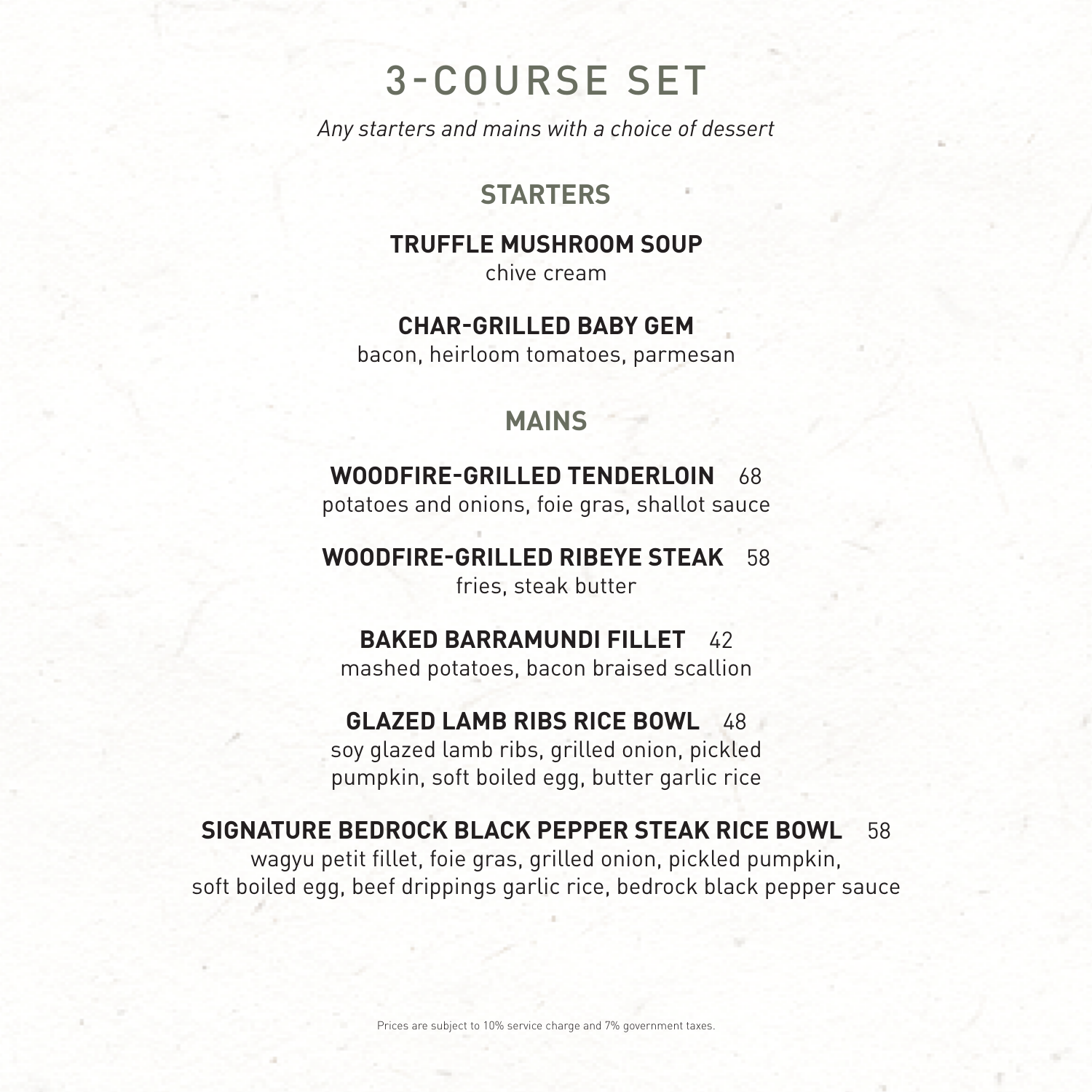Prices are subject to 10% service charge and 7% government taxes.

# 3-COURSE SET

*Any starters and mains with a choice of dessert*

## **SWEETS**

### **ICE-CREAM OF THE DAY**

### **BURNT CHEESE CAKE**

### **SALTED CARAMEL LAVA CAKE**

crumble, sour cream

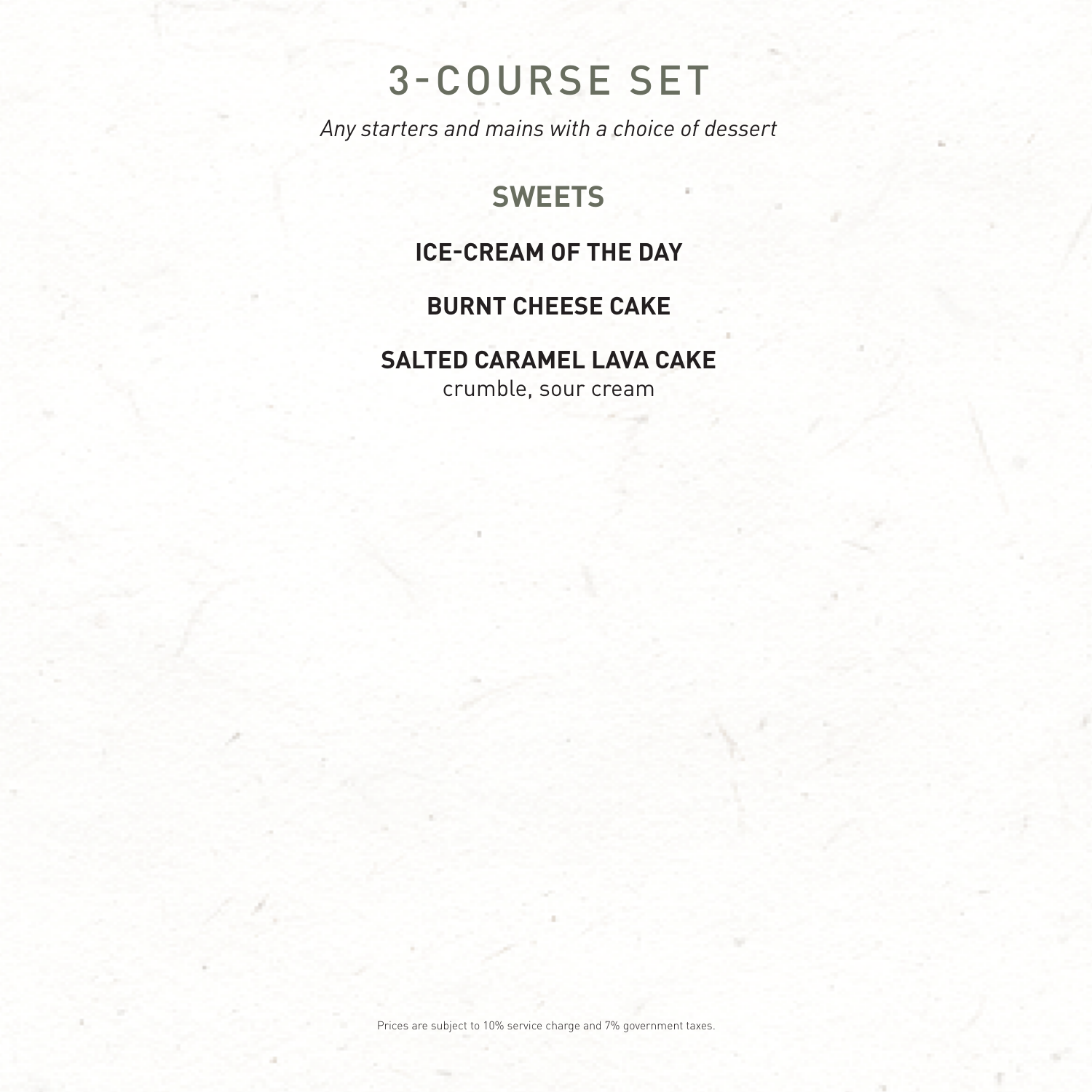